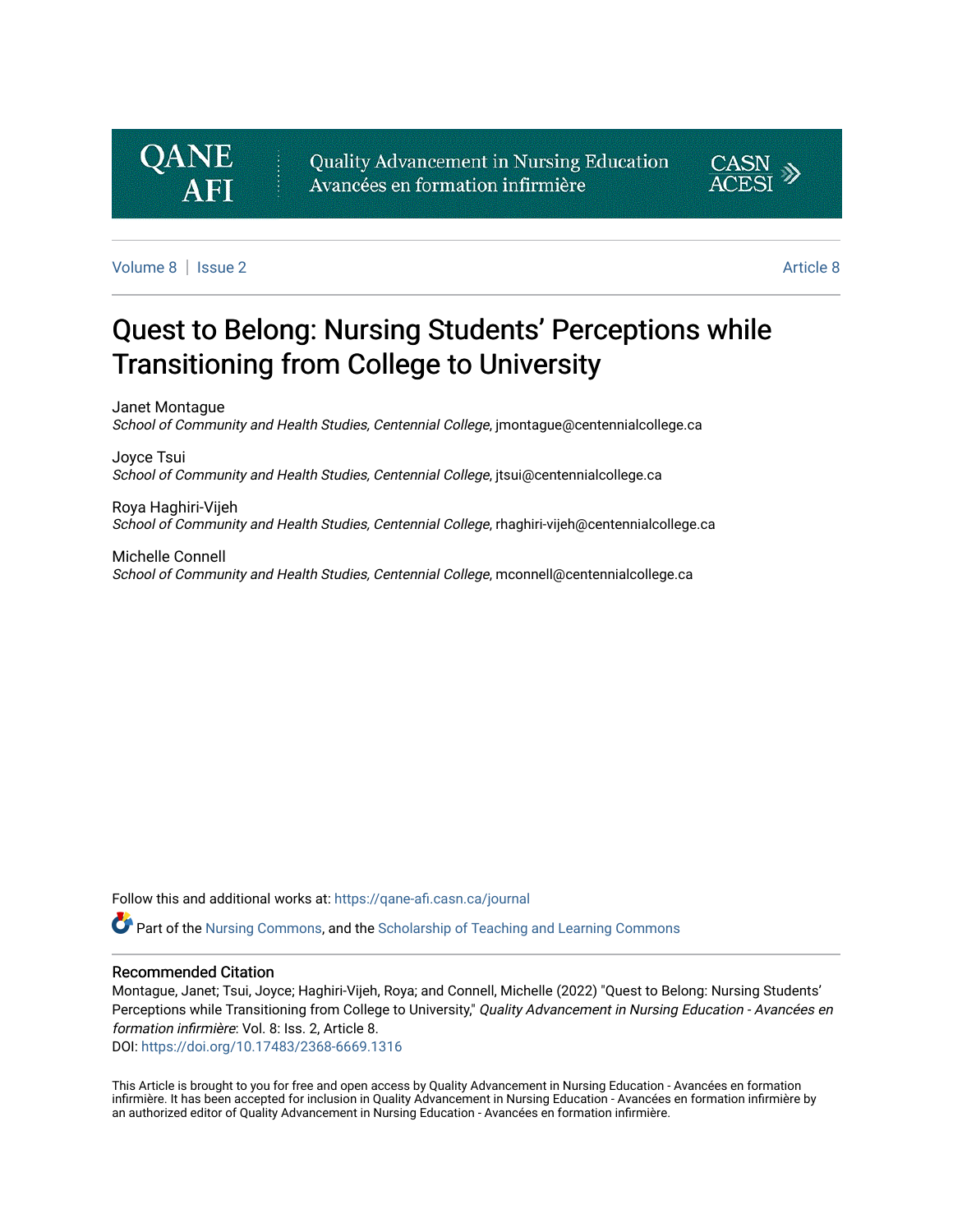# Quest to Belong: Nursing Students' Perceptions while Transitioning from College to University

# Cover Page Footnote

The authors have no known conflict of interest to disclose, financial or otherwise. Acknowledgements: We would like to acknowledge the Scholarship of Teaching and Learning (SoTL) Department at Centennial College for funding this research project. We thank our nursing student research assistants, Vishwa Acharya and Alisha Kapadia for their contributions with recruitment and transcribing the research data. We also thank Dr. Lynda Atack for providing valuable feedback throughout the research process. We also thank the reviewers for their constructive feedback and a special note of appreciation to the participants in our research. Correspondence concerning this article should be addressed to Janet Montague, RN, BScN, MN, Professor, School of Community and Health Studies, Centennial College, P.O. Box 631 Station A, Toronto, ON, Canada M1K 5E9. Email: jmontague@centennialcollege.ca Les auteures n'ont aucun conflit d'intérêt connu à divulguer, financier ou autre. Remerciements : Nous tenons à remercier le département Scholarship of Teaching and Learning (SoTL) du Centennial College pour le financement de ce projet de recherche. Nous remercions nos assistantes de recherche étudiantes en sciences infirmières, Vishwa Acharya et Alisha Kapadia pour leur contribution au recrutement et à la transcription des données de recherche. Nous remercions également la Dre Lynda Atack pour ses précieux commentaires tout au long du processus de recherche. Toutes communications en lien avec cet article devraient être envoyées à Janet Montague, RN, BScN, MN, Professeure, School of Community and Health Studies, Centennial College, P.O. Box 631 Station A, Toronto, ON, Canada M1K 5E9. Courriel : jmontague@centennialcollege.ca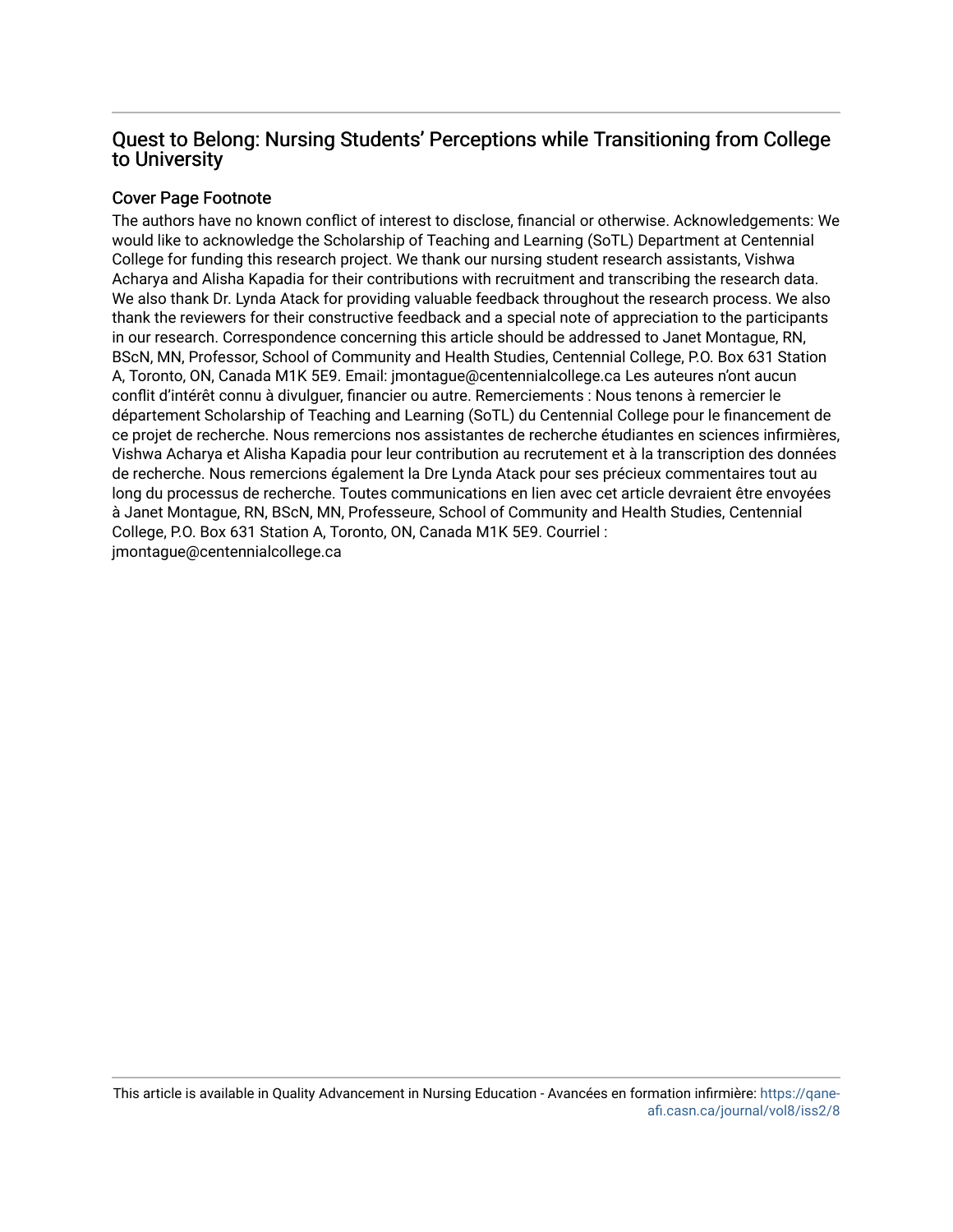The need to belong is essential to human beings and has been identified by Maslow as one of five basic human needs (Maslow, 1943). This is especially true for students who experience transition during their academic journey in higher education.

In the 1990s, registered nurses' education in Canada made a shift to a baccalaureate degree as the entry to practice. This change was adopted by most nursing regulatory bodies and supported by the provincial governments (Baker et al., 2012, Government of Canada, 2006; Ontario Ministry of Health and Long-Term Care, 1999). In Ontario, January 2005 was set as the effective date for the degree as the educational requirement for entry to practice. Colleges that offered a three-year diploma in nursing merged with universities, negotiated partnerships, and signed collaborative agreements. The collaborations designed various curriculum models. The collaborative nursing degree program (CNDP), where this study took place, has a unique integrated model in which students attend the first two years at one of the three collaborative partner sites, and then at the college site students transition to the university for the last two years. Faculty from both the university and the college teach in various courses throughout the four years of the program.

Numerous studies have explored students' sense of belonging in higher education, and some have examined students' sense of belonging in the clinical environment (Ashktorab et al., 2017; Freeman et al., 2007; O'Keeffe, 2013; Pourteimour et al., 2021; Samura, 2016; Slaten et al., 2014). However, few studies have examined undergraduate nursing students' perceptions related to their sense of belonging while they transition from the college to university environment within a CNDP. Examining the transitional experiences of nursing students from one academic institution to another is vital as this will assist faculty, nursing programs, and institutions in identifying approaches that may better support and enhance students' sense of belonging.

#### **Background**

Students may face many challenges throughout their undergraduate nursing programs. Informal conversations between the researchers and students about the transition revealed challenges faced by students in adapting to university life. These included experiencing financial adversities, learning about and accessing resources, adjusting to the university, and navigating the busy downtown environment. Other challenges included dealing with the extended commute times to the university, finding classes, and adjusting to the new clinical practice model (preceptorship model). Integrating with students and faculty from the three partner sites, maintaining established relationships, and building new ones were seen as important yet difficult during the transition. These challenges can be amplified during the transitional process and may impact students' sense of belonging. According to Meleis et al. (2000), these could be considered "periods of heightened vulnerability" (p. 21). By understanding the concept of transitions, effective strategies can be developed to facilitate successful transitions, which in turn improves the educational experience (Hart & Swenty, 2016).

#### **Sense of Belonging**

The literature reveals a variety of terms used to define belonging such as *school connectedness*, *sense of community*, *bonding*, *attachment*, and *a feeling of being respected, included, supported, accepted, and valued by others* (Allen & Bowles, 2012; Allen & Boyle, 2016; Goodenow & Grady, 1993; Gowing & Jackson, 2016; Osterman, 2000; Slaten et al., 2016; Strayhorn, 2019). Hagerty et al. (1992) defined a sense of belonging as "the experience of personal involvement in a system or environment so that persons feel themselves to be an integral part of that system or environment" (p. 173). Studies have examined the associated academic benefits that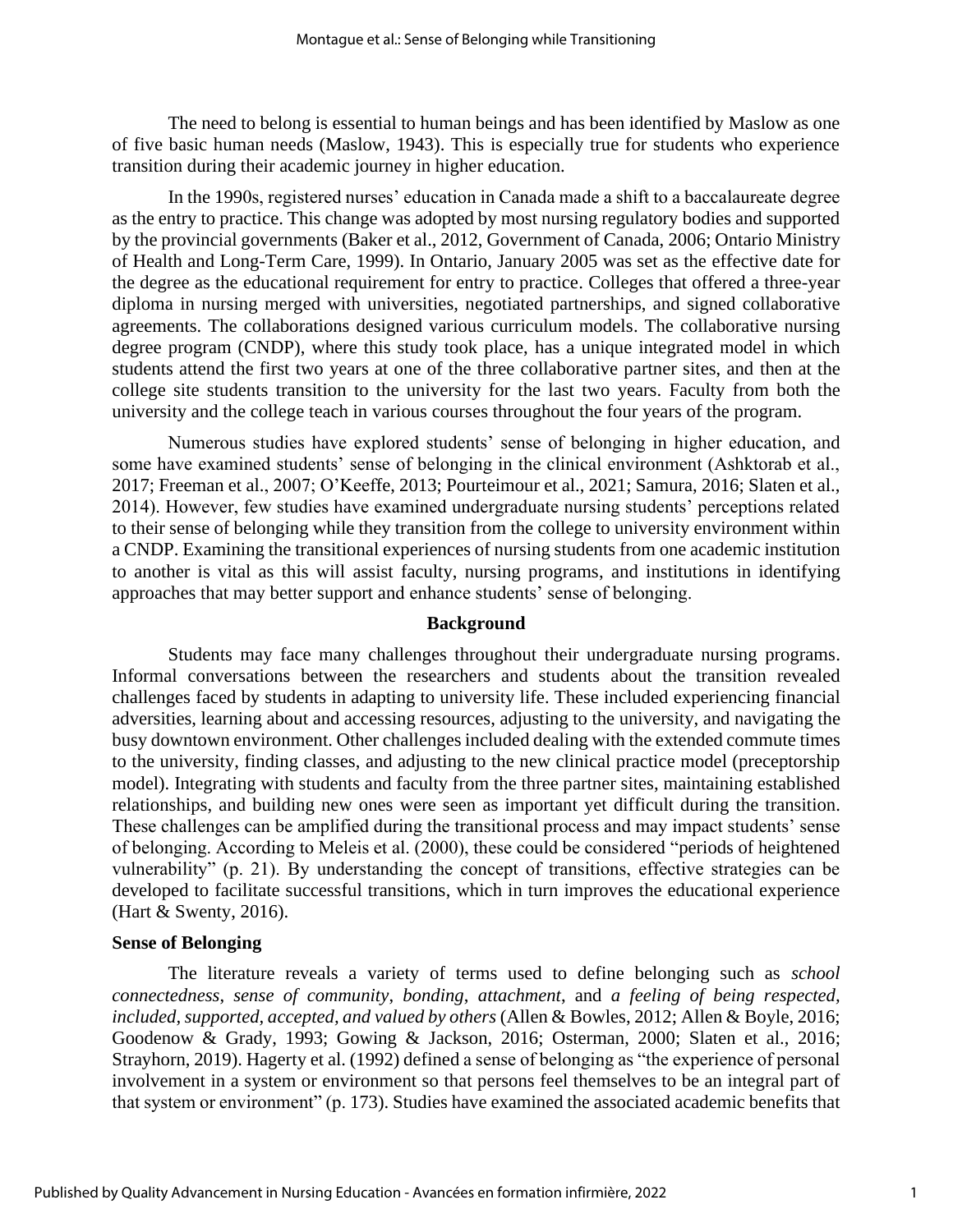stem from a strong sense of belonging. Having a sense of belongingness to learning environments has been linked to higher academic performance: students are more engaged, are motivated in educational activities, and experience improved health and overall happiness (Ashktorab et al., 2017; Hall, 2014; Osterman, 2000). Not having a strong sense of belongingness negatively impacts students' learning, skills, and motivation to learn (Ashktorab et al., 2017; Osterman, 2000). Higher education may be a time of uncertainty and stress in the lives of students. Students may have to relocate, separate from family and friends, adjust to this new learning environment and faculty expectations, and make new friends. These factors have an impact on students' capacity to adjust to higher education (O'Keeffe, 2013).

#### **Transition**

Meleis (2010) defined transition as a "passage from one fairly stable state to another fairly stable state, and it is a process triggered by a change" (p. 11); it has its own uniqueness, complexities, and multiple dimensions (Meleis et al., 2000). Hart and Swenty (2016) stated, "Transitions involve complex processes that ultimately result in significant life changes and redefinition of self" (p. 180). Academic transitions can occur within an educational system or between educational institutions and may be characterized by periods of rapid change and intense learning. Transitions are therefore social processes that intensify and speed up phases of change in one's life, which may cause a variety of stress responses (Mays et al., 2018). Students in the third year of this CNDP had spent the first two years in a community college environment with a cohort of approximately 160 students. At the time of this study, they had recently transitioned to our partner university with a cohort of approximately 500 students.

#### **Purpose of the Study**

The purpose of the study was to examine third-year undergraduate nursing students' perception of a sense of belonging while transitioning from college to university in a CNDP in Canada. More specifically, the study aimed to (a) identify factors that have affected students' experiences of their sense of belonging and (b) identify strategies that have influenced the college site students' sense of belonging while transitioning to the university.

#### **Methods**

# **Design, Sample, and Setting**

The study was approved by the participating institutions research ethics boards. Interpretive description qualitative methodology was used for this study. Interpretive description was introduced by Dr. Sally Thorne as a methodology to gain a deeper understanding of nurses' experiences in practice. Interpretive description studies generally employ small samples and use interviews to capture themes that give an in-depth description of participants' subjective experiences with the phenomenon under study (Teodoro et al., 2018; Thorne et al., 2004). Purposive and convenience sampling approaches were used to capture the essence of the students' experiences (LoBiondo-Wood et al., 2017). An invitation was emailed to all third-year nursing students from the college site who had transitioned to the university. The invitation was also posted on the learning management system, and the research assistant conducted an in-person recruitment after one of the students' classes. Thirteen students were interviewed.

# **Data Collection**

Data were collected in February 2020. Before data collection, participants chose a pseudonym to maintain anonymity and gave written informed consent. Open-ended semi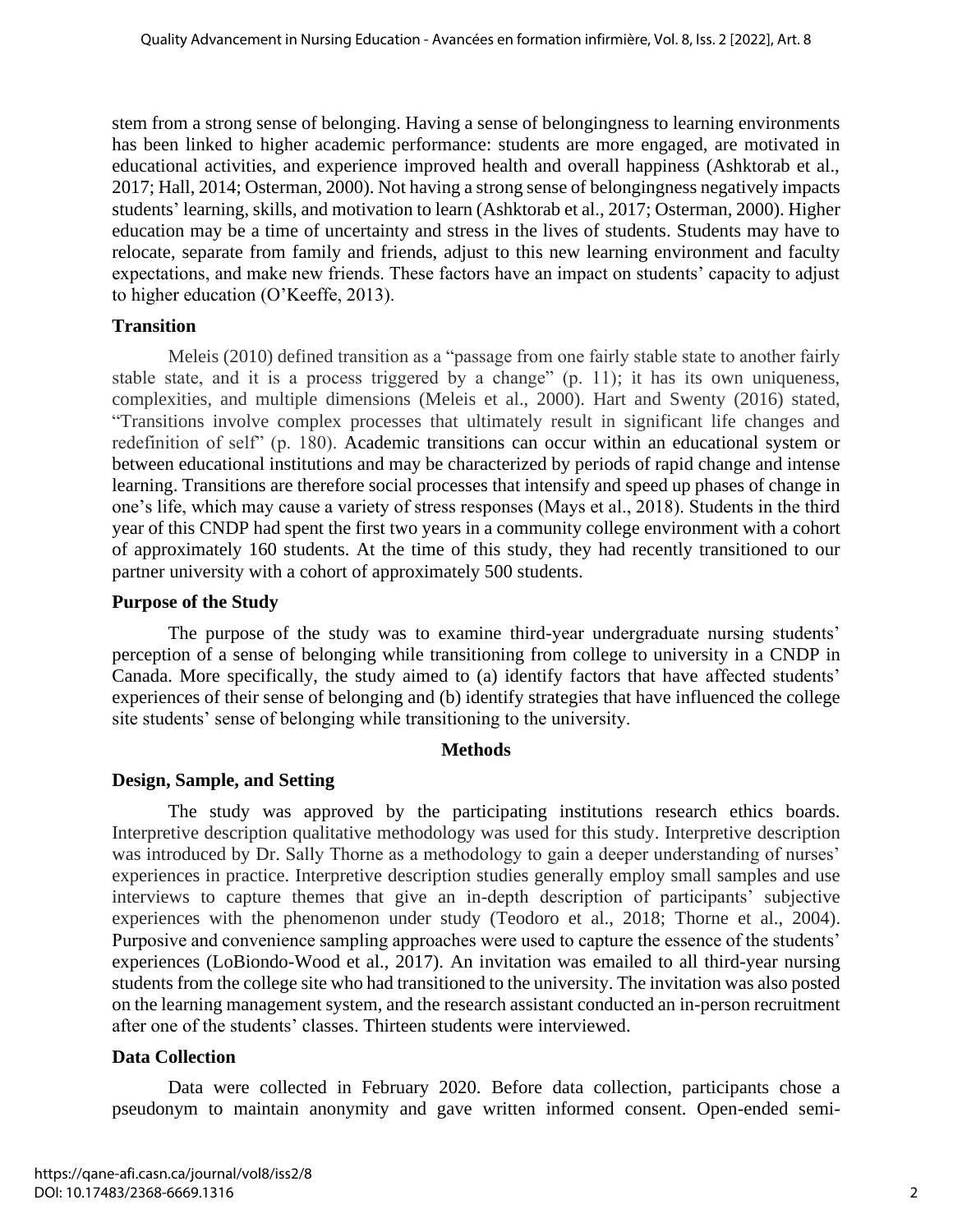structured questions were developed after reviewing the literature (Table 1). Data were collected through audio-recorded in-depth in-person individual interviews by researchers who were not the students' teachers but who were familiar with the program. All four researchers were professors in the CNDP and taught in third year, when students transitioned from the college site to the university. The researchers also taught in the other years of the program and had knowledge of the student's experiences. The interviews were conducted by three members of the research team who had no connection to the students but had unique knowledge about the students' experiences during the transition. Interpretative description requires the interviewers to be familiar with the phenomenon under study (Teodoro et al., 2018). The principal investigator was the Year 3 coordinator and did not conduct any of the interviews.

#### **Table 1**

#### *Individual Interview Questions*

- 1. Take a moment to think back to your first few weeks on the university campus. Now tell me, what did that transition from college to university feel like?
- 2. During the transition from college to university, was there anything you found you needed? Anything missing from that process?
- 3. Was there anything you found that helped you with this transition?
- 4. How do you think the university's environment has influenced your experience?
- 5. Do you have a sense of belonging on the university campus? Can you tell me why or why not?
- 6. Describe a time when you felt a sense of belonging at the university site.
- 7. Do you have any recommendations you'd like to make to the university to help students transition from the college site to the university site?
- 8. Do you have any recommendations you'd like to make to the college to help students transition from the college site to the university site?
- 9. Is there anything else we have not discussed yet that you think is important about your transition experiences from the college site to the university site in Year 3 of the collaborative nursing degree program?

Interviews were held at the university or the college and lasted between 60 and 90 minutes. Participants completed a five-item demographic questionnaire that included age, gender, ethnicity, and previous postsecondary education. In keeping with Interpretive description methodology, the interviewers took field notes during the interviews and reflective notes after the interviews (Teodoro et al., 2018). The interviews were transcribed verbatim by research assistants.

# **Positionality and Reflexivity**

Researcher positionality was important as the faculty researchers were familiar with the issues relevant and important to the participants (Berger, 2015). Before the start of the study to reconcile each researcher's positionality, all four researchers acknowledged their views, values, and beliefs about the research design and how the study would be conducted. In line with interpretive description methodology, all four researchers were mindful of their situatedness and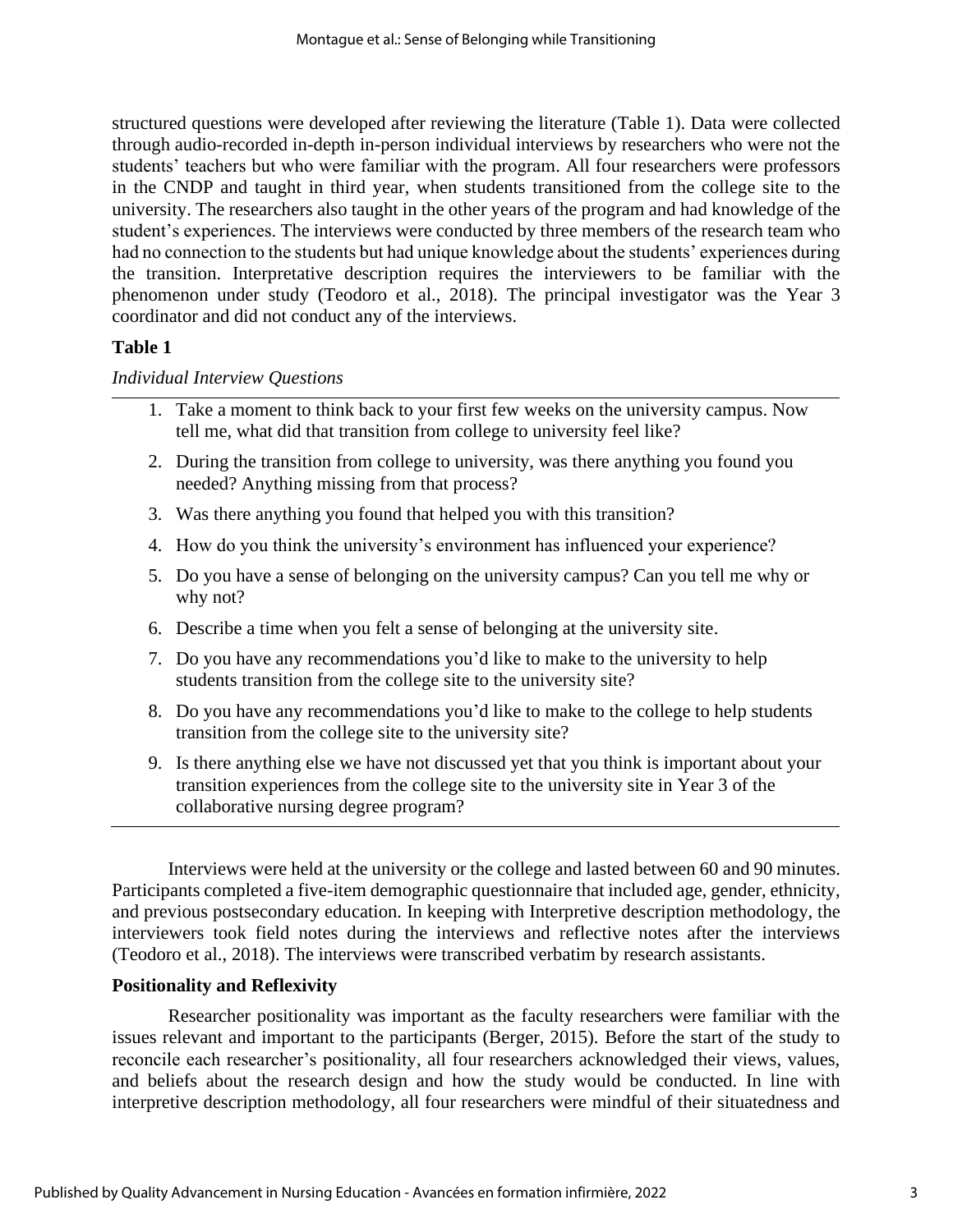consulted and collaborated with each other within all aspects of the research process, including the manuscript development. Using a reflexive process, the researchers wrote down their biases and assumptions and revisited these during the study. This approach was ongoing throughout the study and helped the researchers in articulating their positionalities. This assisted in ensuring that the students' voices were being heard and not those of the researchers (Berger, 2015).

### **Data Analysis**

Data were analyzed using Braun and Clarke's (2006) six step process, which allowed for codes and themes to emerge from the data, making it a good fit with interpretive description methodology. Overall, the analytical process remained fluid and evolved while the researchers systematically worked through the steps, with discussions among all four researchers. To capture the authenticity of the data and to familiarize themselves with the data, three researchers individually read and reread each transcript, making notes of initial ideas. The three researchers then met to generate initial codes, which were collated into potential themes. Themes were then defined, reviewed, and named to ensure that they worked in relation to the coded data. The codes and themes were cross-checked by the fourth member of the research team, and agreement was reached among all researchers (Braun & Clarke, 2006). Credibility was established by including verbatim quotes from the participants and using researcher triangulation throughout data collection, coding, and analysis (Woo, 2017).

#### **Results**

A diverse student population completed the interviews, as illustrated in Table 2. Thematic analysis of the data revealed four emergent themes: journey of emotions, perceptions of challenges and barriers, facilitators to a sense of belonging, and students' suggestion for change. Subthemes are categorized from a social, program, and institutional perspective.

#### **Table 2**

*Demographic Information for Interview Participants (*n *= 13)*

Demographic characteristic

|                 | n  | $\%$ |
|-----------------|----|------|
| Gender          |    |      |
| Male            | 2  | 15.4 |
| Female          | 11 | 84.6 |
| Age             |    |      |
| $16 - 20$       | 5  | 38.5 |
| $21 - 26$       | 7  | 53.8 |
| $33 - 38$       | 1  | 7.7  |
| Ethnicity       |    |      |
| South Asian     | 4  | 30.8 |
| East Asian      | 3  | 23.1 |
| Southeast Asian | 3  | 23.1 |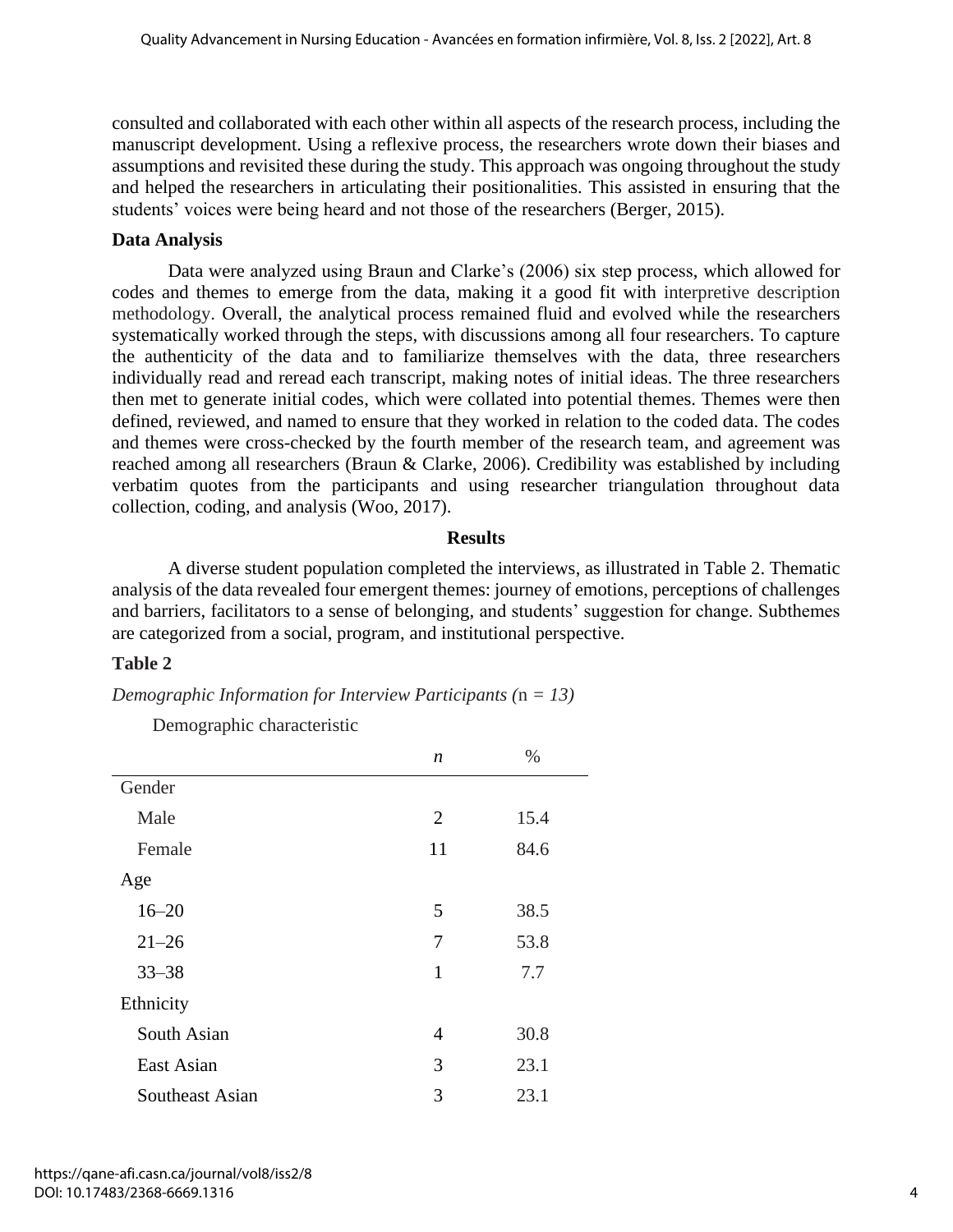| West Indian                      | 1                           | 7.7  |
|----------------------------------|-----------------------------|------|
| Asian                            | 1                           | 7.7  |
| Undisclosed                      | 1                           | 7.7  |
| Previous postsecondary education |                             |      |
| Yes                              | $\mathcal{D}_{\mathcal{L}}$ | 15.4 |
| Nο                               | 11                          | 84 R |

#### **Journey of Emotions**

During the transition from the college to the university site, the students experienced myriad emotions, which had an impact on their sense of belonging. The most prevalent emotions included ambivalence, indifference, uncertainty, and anxiousness, and feeling overwhelmed. Some of the students seemed to experience opposite or opposing emotions such as being judged and not judged, being comfortable and not comfortable. Feelings of not being safe were also conveyed. One student shared an example of ambivalence and uncertainty regarding navigating the downtown traffic and crowds:

There are people downtown, people who are not students. You have to fight the traffic… it made travelling in between classes really stressful… pushing through people and having to assert myself to get to class, that made me feel really small and overwhelmed. Not to say that I don't like it because I feel like I am just describing all the big people, but I love it because it makes you feel like you are in the centre of everything.

Feelings of being judged surfaced while the students attempted to adjust to the university environment. One student shared, "People that go to your classes, they will make you feel like you are different because you are from the college… they will stress on the fact that you are from the college as if you are different from them." Alternatively, one student did not feel judged but felt encouraged in the university setting, stating, "I feel like the professors and students are very encouraging and non-judgemental and so I feel like you know, my voice is always heard, and I feel like everyone just tries to do their best." Most of the students expressed feelings of comfort as they tried to settle into the new environment. One student articulated this by stating, "I definitely feel respected, valued and accepted. I have a great social circle. I have lots of people that I can connect to if I need help and they have always been there for me which is really nice." Another student noted feeling uncomfortable adjusting to "all those environments" and so dropped one of her courses:

I have some class, like, in the movie theatre, I feel really, really uncomfortable and I just can't focus at all in those environments, and I don't feel comfortable studying there and I feel very lost and so, I decided to drop that course,… it's just something uncomfortable.

Some students expressed feelings of being unsafe, scared, and afraid while downtown, and this had an impact on whether they stayed on campus or went home after class. Some students were nervous to walk alone at night.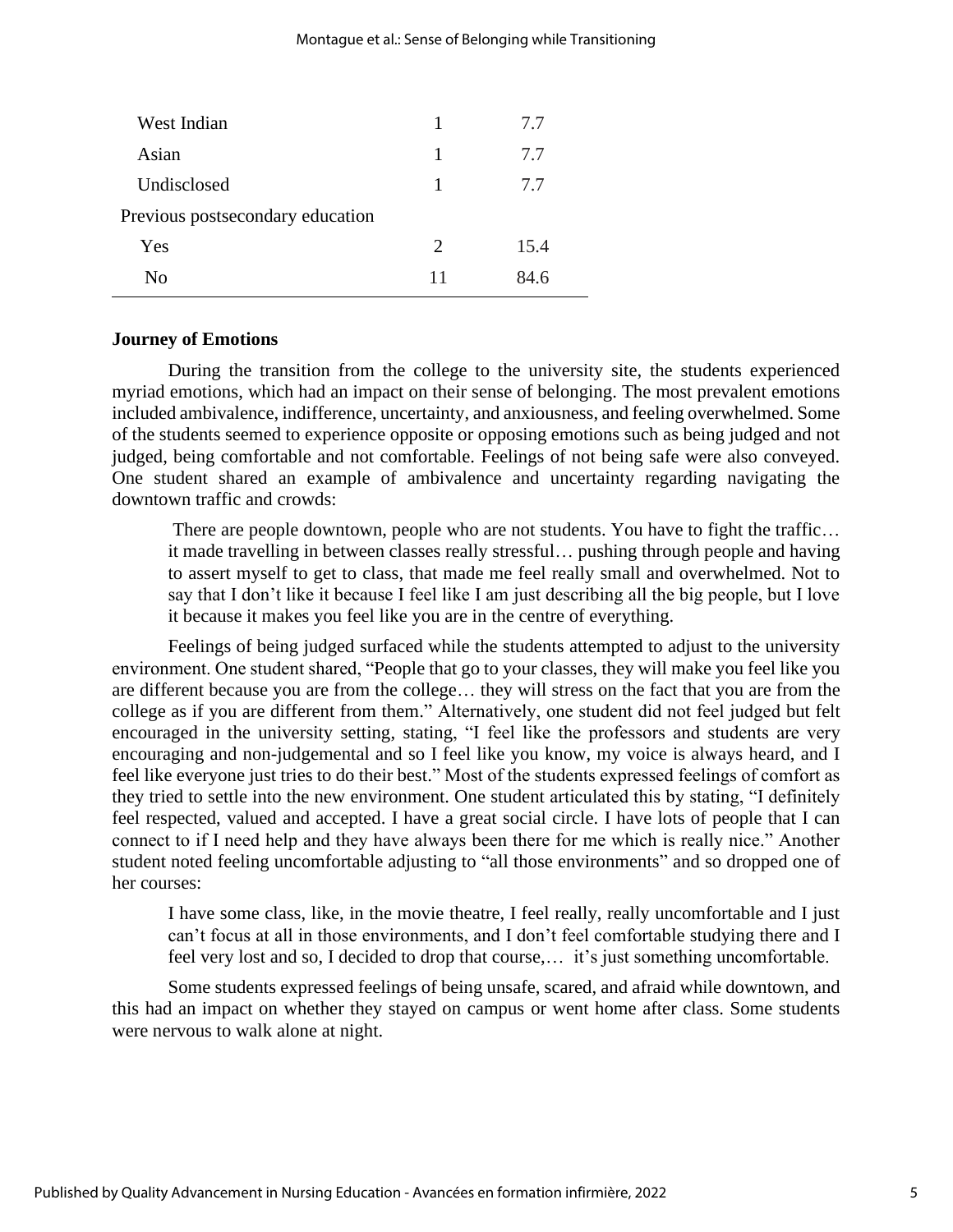#### **Perceptions of Challenges and Barriers**

From a social perspective, several challenges were highlighted. The inability to be recognized by and establish a connection with professors, difficulty building new relationships, and problems maintaining established ones were challenging for students. Some students shared struggles with being recognized and making connections with professors because of the large class sizes at the university. As one student stated, "To be recognized as a student in class, cause even though you answer questions, at the end of the day, the teacher doesn't know who you are unless you go up to the professor." In addition, some students shared their struggles to maintain preestablished relationships during the transition. This hurdle and the challenge of different class schedules resonated for several students. One student stated, "Even the old social support that you had from [college] is hard to maintain as well because unless you have classes with them, it's harder to meet."

From a program perspective, students experienced a disconnect between the college to university transition and placement requirement process. A student explained, "No faculty has really talked about it, especially if they are a [university] professor or faculty, they don't really talk about the transition process for us." Another student stated, "[University] instructors themselves don't know about how the transition works." Several students expressed challenges with the practice requirement process. Some expressed frustration around travel times to drop off documents, long wait times, and the need to return to submit the documents on another day. In expressing frustration, one student stated, "I had to go three days in a row at 6:30 in the morning, and I was there from 6:30 to almost 3 o'clock, almost all three days, and they sent us home… it was first come, first serve."

From an institutional perspective, challenges experienced by students were navigating the campus environment, handling program information and process, and accessing financial support. As one student noted, "I feel like there's a lot of people and the campus is more scattered, so I feel like in the first few weeks, I feel like it's very difficult to find classrooms and locations and where should I be." Students perceived limited availability of program information and process. Several had challenges with the course scheduling system at the university. A student described this experience: "There was actually a visual schedule builder for [university]… I hadn't known about that until winter and then one of my peers had to show that to me… you kind of just learn things through your friends sometimes and not necessarily through the school." Several students also encountered challenges in accessing financial support at the university. One student stated, "Financial demand definitely increased… and it's not like we can pick up, like, so many more hours at work. I am struggling financially to balance all of that… financial aid would be, in my opinion, a top priority." Furthermore, students who required accessible learning accommodation (ALA) experienced various challenges. The naming and structural differences of how ALA was offered impacted students with accessing this service at the university site.

#### **Facilitators to Sense of Belonging**

Social supports were vital in promoting students' sense of belonging. These were highlighted by students as maintaining and preserving established relationships, being willing to build new relationships, and being involved in extracurricular activities. Students emphasized the role of friendships developed with peers before the transition. One student shared, "My sense of belonging comes from my friends, my college friends. I feel like I just became closer to the friends I already had from the college… Yeah, like a sense of connectedness."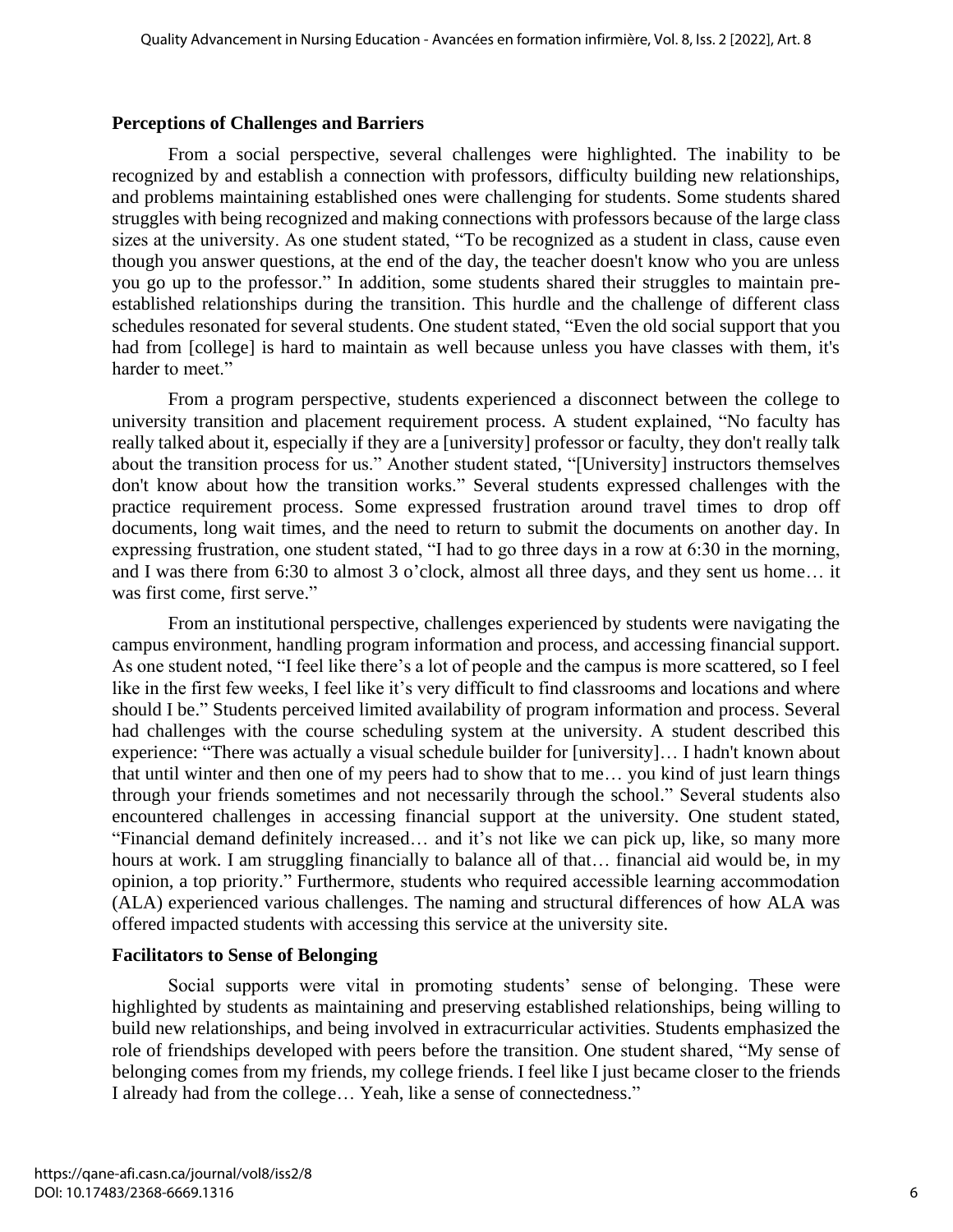Some students had an intentionality and willingness to build new relationships with the new cohort and felt they were in a safe environment to do so. One student reported:

The times I felt a sense of belonging was meeting people outside of my program. So, usually during electives and professionally developed courses, you meet other people, it is very welcoming and warming to have that sense of belonging… and because of that I felt like I was in an environment that I felt safe, secure and I felt belonged.

Several students shared that being involved in extracurricular activities promoted their sense of belonging. These included school clubs, nursing student associations, cultural/ethnic associations, and volunteer opportunities. One student gave an account of how her involvement in a club helped to validate her sense of belonging when she stated, "Being part of the nursing student association, I was able to plan blood drives with other nursing students, planning first year orientation… it made me feel like I really belong to this university community."

Students acknowledged the important role of program supports. Faculty, academic advising, and the practice placement office played a key role in building their sense of belonging. Having supportive faculty and staff and positive teacher-student relationships were important to the students' sense of belonging. One student articulated this by stating, "Having professors that you could go up to and talk to and they would answer your questions and just make you feel like your questions were valid… , that made me feel like I belong."

Institutional support such as student services (e.g., tutoring, counselling, writing centre, financial aid, scholarships, bursaries, and transportation discounts) was seen as important. Having knowledge of and access to these services were vital in facilitating and promoting their sense of belonging. Some students felt that it was easier to access resources at the college when compared to the university site. One student shared:

I feel you know how there are support programs in the university and until now I'm not aware of what is really being offered in the school. At least in the [college], we were more aware… [the university] has lot more programs but it's just hard to find it.

#### **Students' Suggestions for Change**

At a social level, a key suggestion was for students to engage in self-directed activities. This included finding opportunities to familiarize themselves with the program and the university environment. Another suggestion was for students to join formal study groups offered by the program. Establishing informal group sessions and taking electives with peers from the college site were also recommended. Students suggested the importance of maintaining relationships by keeping connected through social media (i.e., Facebook) and text messaging. Being involved in extracurricular activities, such as clubs or student associations at the university, was also recommended.

The suggestions at the program level were directed towards college and university. Students highlighted the importance of theoretical and practical faculty support. This would include timely email responses and availability to meet before or after class. Many students found professors' and instructors' flexible office hours helped to foster their sense of belonging to the program. Several of the students asked for orientation sessions that focus on program information and process. A pre-transition presentation about the university, advising services, nursing program due dates for forms submissions, and selection of courses were recommended. Many of the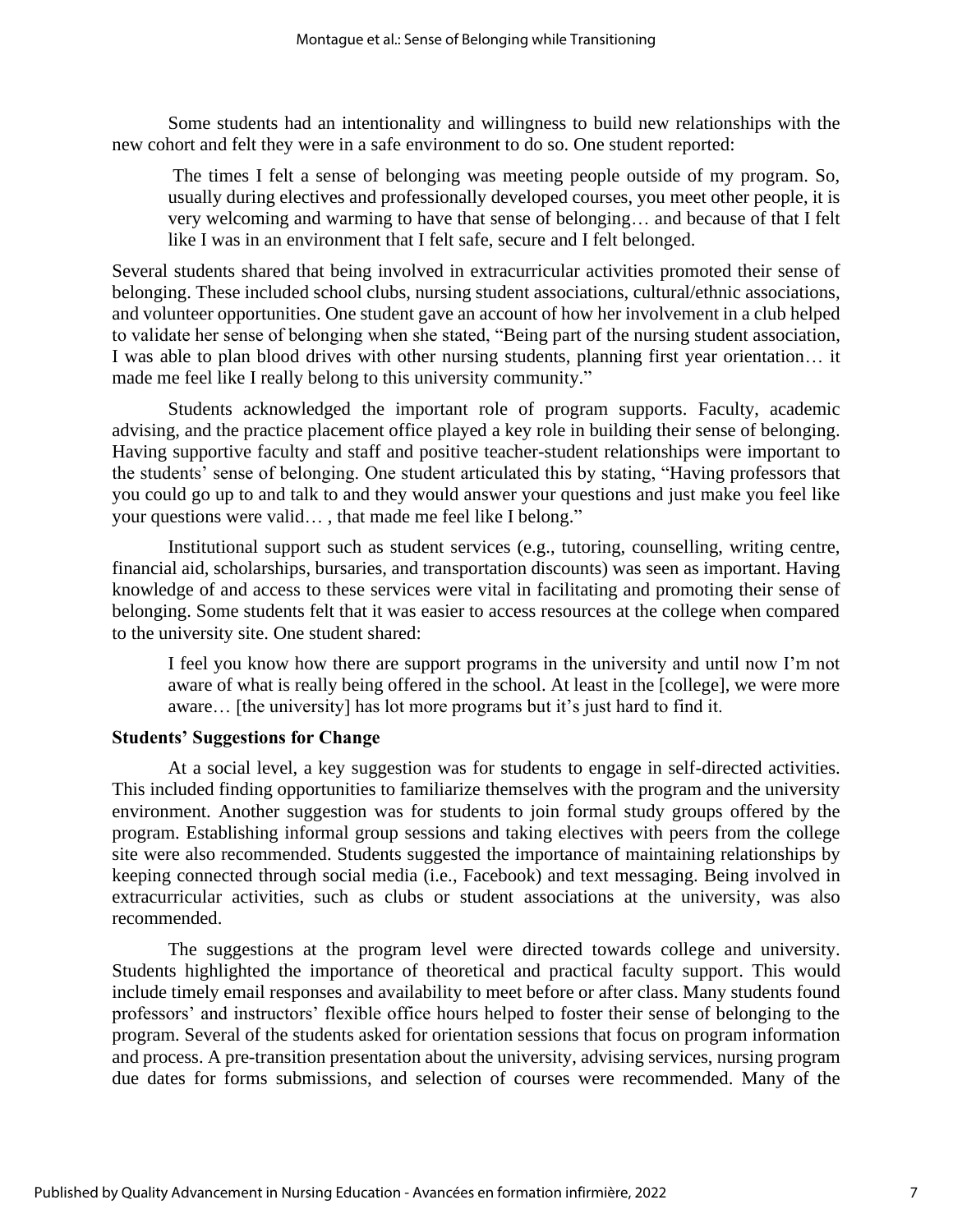students recommended providing more information about community health nursing courses and a frequently asked questions (FAQ) document from their nursing program.

The students provided several recommendations for the institution to improve the transition process and promote a sense of belonging. First, students suggested that integration of nursing students across all three sites should start in Year 1 of the program. Recommendations were for college site students to be informed about events at the university. Second, pre-transition supports that encompassed peer mentorship and communication from various platforms at the college and university were seen as important. Students suggested having a designated person at the institutional level. This person would coordinate the transition process and provide information on resources and the course selection process. Students recommended having an in-person peer guide and a written guide to support navigating the new environment. Finally, recommendations for financial aid highlighted having information about and access to transportation assistance and provincial financial aid support. Students recommended having more information about the application process on bursaries and scholarships at the university.

#### **Discussion**

The purpose of this study was to examine third-year undergraduate students' perceptions of a sense of belonging while transitioning from college to university in a CNDP. The themes and subthemes that emerged from the analysis of the interviews offer insights into students' experiences of a sense of belonging as they transition from one academic institution to another. It was evident from the data analysis that collaboration between college and university that focused on social, program, and institutional supports is paramount in facilitating students' sense of belonging in their transition from college to university. From a social perspective, as with other studies, the students described interacting and connecting with peers, making new friends, feeling connected to clubs, and participating in extracurricular activities as important contributors to their sense of belonging while transitioning (D'Amico et al., 2014; Ingram & Gallacher, 2013). Several studies revealed students' involvement in extracurricular activities increased students' sense of belonging and connectedness (Anderman, 2002; Martinez et al., 2016).

Being able to connect with faculty and engage academically is essential to succeeding in the program and feeling like a member of the university community. Our findings reaffirm Maetas et al.'s (2007) claim that students' sense of belonging improves when they feel connected to the institution and are able to develop social networks. Similarly, Gowing and Jackson (2016) and Freeman et al. (2007) noted that many students experienced a sense of connection through the opportunities given to them by the school. Opportunities existed in relationships with peers and staff and participation in extracurricular activities (Craggs & Kelly, 2018; D'Amico et al., 2014; Freeman et al., 2007; Ingram & Gallacher, 2013).

The integral role of the academic program and institutions is to facilitate transition by providing relevant and up-to-date information, which was underscored in our study and is in line with previous findings. Ingram and Gallacher (2013) stressed that transitioning students require information to make informed decisions about their program of study. In our research, program information and institutional processes were crucial for college site students to know well in advance of their transition. Students may be unfamiliar with the differences in deadlines at the university site, which may decrease their chance of enrolling in courses or meeting practice placement requirements. Likewise, Percival et al. (2016) emphasized that students need information about course registration and financial aid. The clarity of the process for financial aid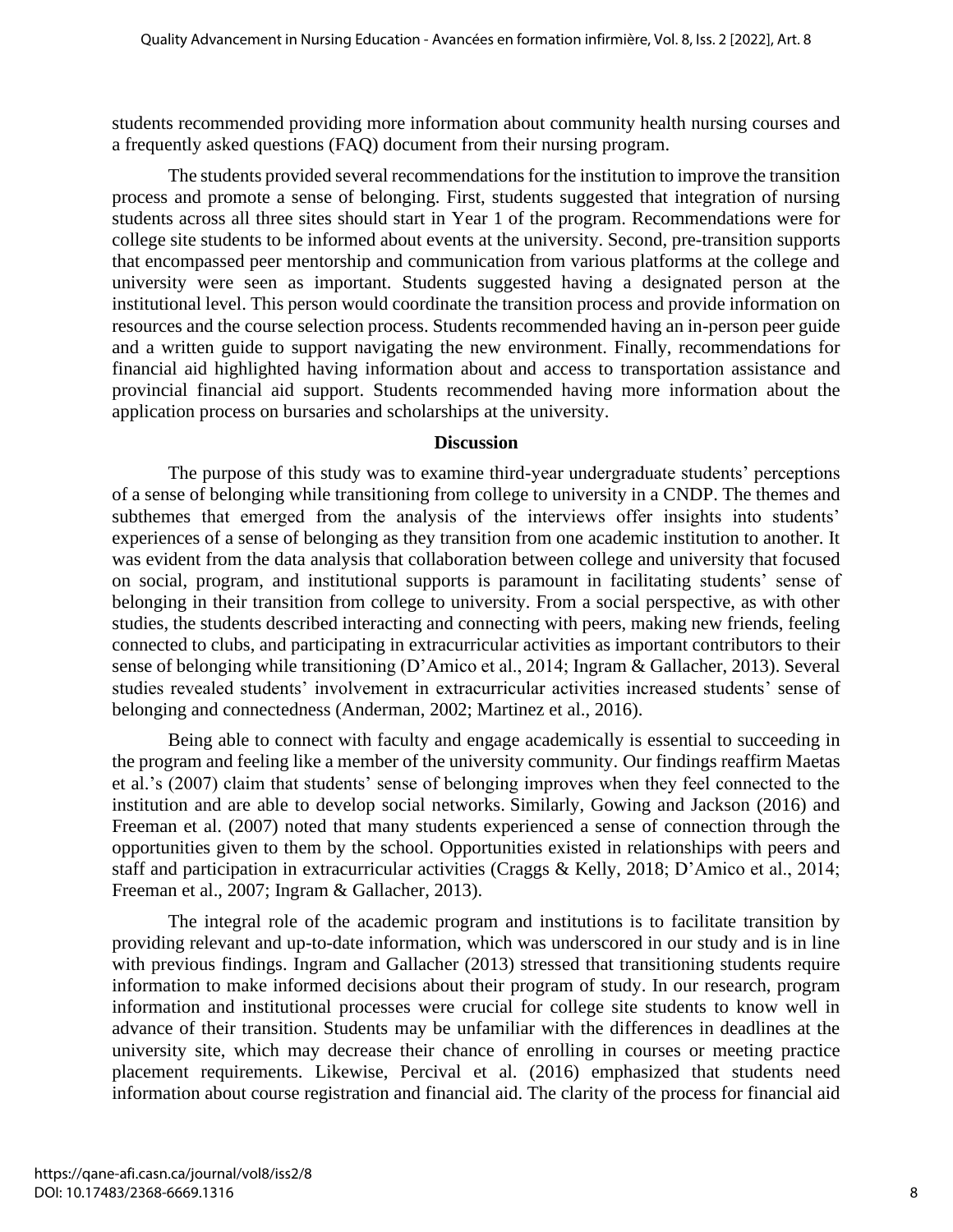and scholarships were highlighted by other studies (D'Amico et al., 2014; Pokorny et al., 2017; Slaten et al., 2014). Our study adds to the current literature as the students underscored the need for more information about accessing financial aid, scholarships, and bursaries, and for the creation of transportation discounts. Also, we build on current knowledge as the students transitioning in the CNDP must navigate this information from two institutions, which may cause challenges.

Having knowledge of and being able to access student services, such as advisement, academic accommodation, counselling, and the writing centre, are important to students' sense of belonging (Anyinam et al., 2020; D'Amico et al., 2014; Gowing & Jackson, 2016; O'Keeffe, 2013; Osterman, 2000; Pokorny et al., 2017; Slaten et al., 2014). Ashktorab et al. (2017) and Samura (2016) found that to support students as they engage in processes of belonging, the institutions should offer readily available, personalized advisement programs, such as personal counselling, career advising, or mentoring. A peer mentorship strategy to facilitate familiarity with the university environment and unique processes is highlighted by other researchers (Ingram & Gallacher, 2013; Jacobs et al., 2015; Osterman, 2000; Raymond & Sheppard, 2017; Samura, 2016; Slaten et al., 2014). Anyinam et al.'s (2020) Canadian study aligned with our finding that students with ALA needs experienced barriers as they transfer from college to university and revealed that 62.5% of students lack of information about who can support their ALA process.

The students' need for belonging was crucial because they experienced quadruple levels of transitions (Meleis et al., 2000; Haussmann et al., 2009; Pokorny et al., 2017). Each of these transitions involve challenges and barriers in themselves; however, the students experienced the intersection and intertwined nature of multilayer transition. First, they transitioned from a clinical practice model to a triad preceptor-student-faculty adviser model (Zawaduk et al., 2014). Several studies elucidated the notion that the exposure to a new practice model has been found to encompass challenges and opportunities for nursing students (Ashktorab et al., 2017; Hughes et al., 2020; Gilbert & Brown, 2015; Kern et al., 2013). Similar to our study, these authors found that the nursing students valued peer learning and development of relationships as strategies to be successful in belonging in the new practice. Our findings are supported by several studies that highlight the importance of clear communication as the students transition to learning new content at a new institution (Craggs & Kelly, 2018; Freeman et al., 2007; Slaten et al., 2014). Next, there are contradicting findings in research about students' experiences of belonging between urban and suburban schools (Anderman, 2002). Similar to previous studies, we found that arriving at an urban institution from a suburban environment elicits new challenges for students' sense of belonging (Anderman, 2002). However, these challenges may be addressed with social, program, and institutional supports (Ingram & Gallacher, 2013; Samura, 2016).

The students' mixed emotions were consistent with the findings from other studies. Baumeister and Leary (1995) validated that being accepted, included, and welcomed led to positive emotions, such as happiness, elation, and tranquility. Being rejected, excluded, or ignored, however, leads to intense negative feelings of anxiety, depression, grief, and loneliness. Transition elicits emotions as individuals attempt to belong (Craggs & Kelly, 2018; Hart & Swenty, 2016; Mays et al., 2018). The students' experiences of fluid and overlapping emotions of uncertainty, excitement, and confidence, and being nervous and overwhelmed are consistent with the emotions of transition of students in other studies (Alkan, 2016; Baumeister & Leary, 1995; Craggs & Kelly, 2018; Hart & Swenty, 2015; Meleis et al., 2000; Slaten et al., 2016). The transition from college to university evokes new experiences for students, which requires the attention and support of faculty and administrators.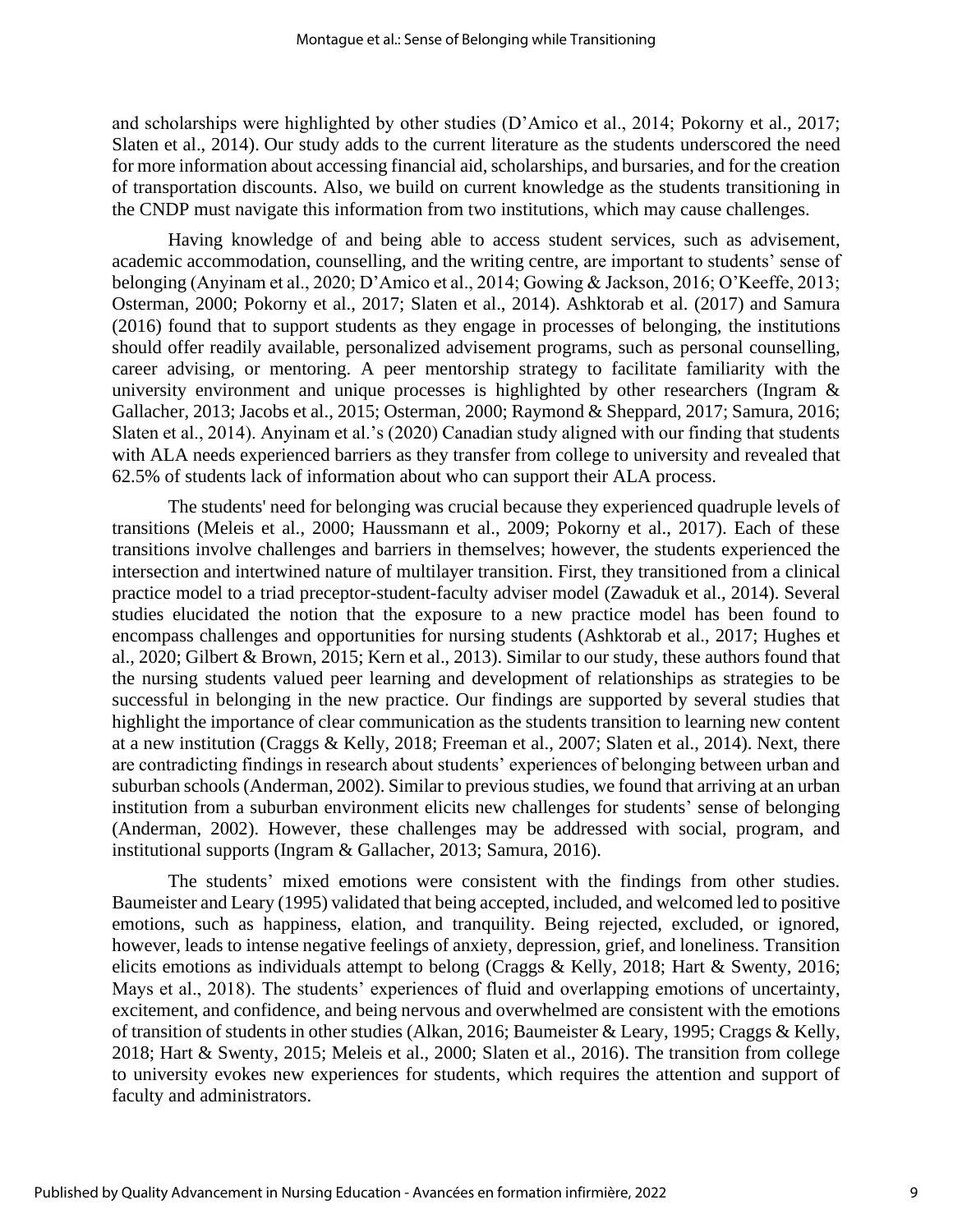#### **Recommendations and Implications**

This study has implications for nursing education and research. It is important that schools of nursing provide essential resources for students at the beginning of the program and throughout the course of study, especially when there is a transition from one institution to another. Resources related to coping strategies, socialization opportunities, orientation sessions, mentorship programs, and required program information need to be shared before the transition and via different communication platforms. Similar to our study, the findings from D'Amico et al.'s (2014) study elucidated the importance of early integration of students as they transitioned from a college to a new university environment. Creation of guidelines designed to build supportive teaching and learning environments that foster students' sense of belonging are recommended. The recommendations we have put forward have emerged from our study. These findings may be relevant or beneficial to other schools of nursing within a national or global context where students experience transitions from one academic institution to another.

Nursing research suggestions include conducting further qualitative and quantitative research related to a sense of belonging in online/distance learning environments, research with students from diverse populations, and research with students from multiple collaborative programs and sites.

#### **Limitations**

There are some limitations in this study. The study was conducted in an undergraduate nursing degree program in a large metropolitan city. This may affect transferability of the findings as it was specific to a collaborative program, with students transitioning from a college site to the university site in an urban setting. The students may have participated in the study for many reasons beyond their feelings of a sense of belonging, such as voicing their concerns.

#### **Conclusion**

It is essential for educators, academic programs, and academic institutions to understand student's transition experiences and the impact on their sense of belonging. Study findings revealed perceived challenges and supports from social, program, and institutional perspectives in students' transition journey from college to university. Creation of guidelines designed to enhance confidence, allay anxiety, and promote students' positive attitudes as they transition within the program is important. These findings provide insights to guide faculty, collaborative programs, and academic institutions in ways to design specific strategies to support nursing students' success and to enhance their sense of belonging as they transition from college to university. Policies need to be in place to build supportive teaching and learning environments that foster a comfortable sense of belonging for students. It is important for schools of nursing and academic institutions to recognize that the transition from one institution to another is challenging for many students and impacts their sense of belonging. Providing supportive environments that foster feelings of belonging are fundamental to a positive learning experience and a successful transition.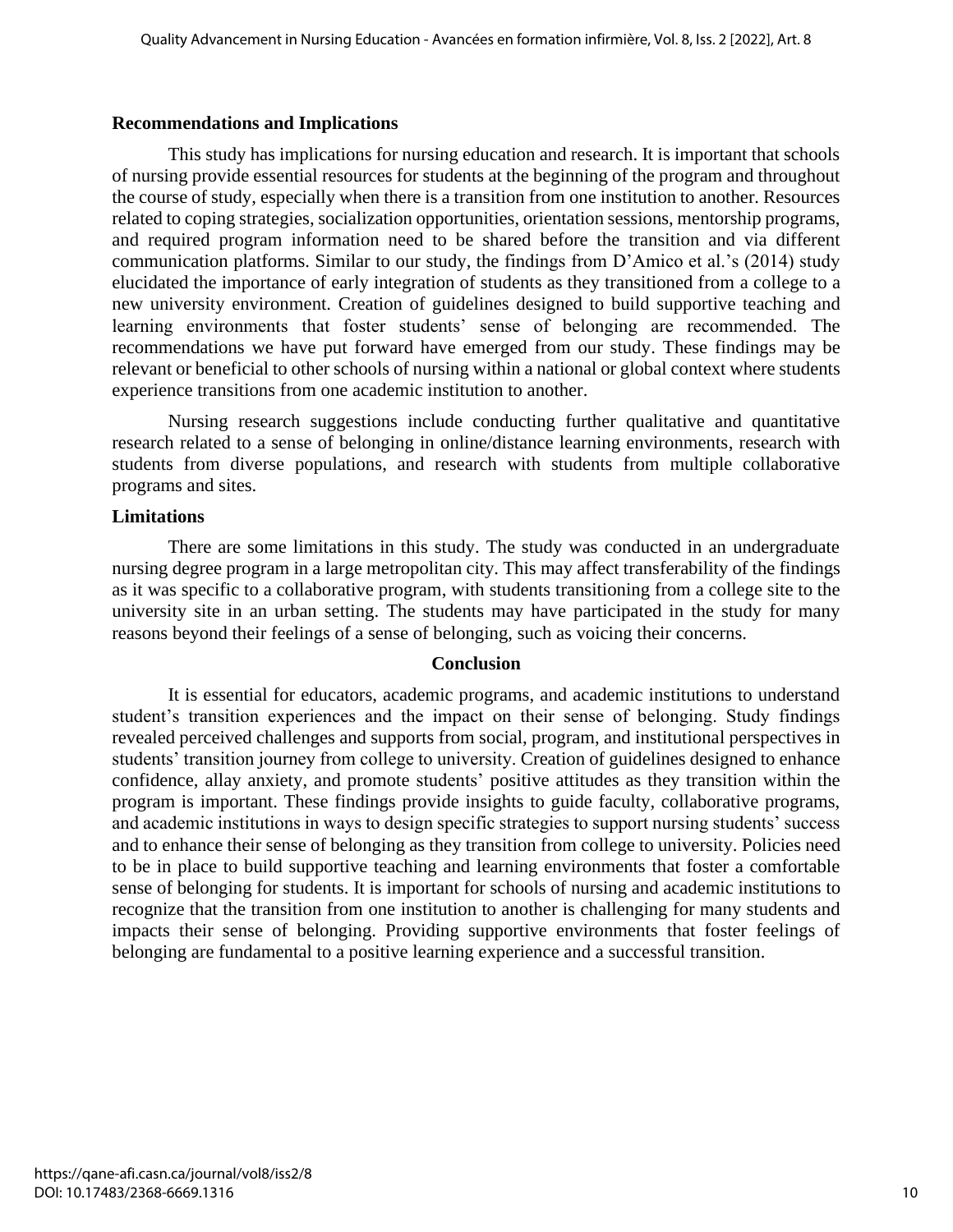#### **References**

- Alkan, N. (2016). Psychological sense of university membership: An adaptation study of the PSSM Scale for Turkish university students. *The Journal of Psychology*, *150*(4), 431–449. <https://doi.org/10.1080/00223980.2015.1087373>
- Allen, K. A., & Bowles, T. (2012). Belonging as a guiding principle in the education of adolescents. *Australian Journal of Educational & Developmental Psychology*, *12*, 108–119.
- Allen, K. A., & Boyle, C. (2016). Pathways to school belonging. *The Educational and Developmental Psychologist, 33*(1), 2–4.<https://doi.org/10.1017/edp.2016.13>
- Allen, K. A., & Boyle, C. (2018). *Pathways to belonging: Contemporary perspectives of school belonging*. Koninklijke Brill NV.
- Anderman, E. M. (2002). School effects on psychological outcomes during adolescence. *Journal of Educational Psychology*, *94*(4), 795–809.<https://doi.org/10.1037/0022-0663.94.4.795>
- Anyinam, C., Da Silva, C., Coffey, S., Smith, F., Arnold, C., Muirhead, B., Vogel, E., & Vanderlee, R. (2020). College-university transfer experiences of students with disabilities: A survey study. *International Journal of Studies in Nursing*, *5*(3), 25–36. https://doi.org/10.20849/ijsn.v5i3.755
- Ashktorab, T., Hasanvand, S., Seyedfatemi, N., Salmani, N., & Hosseini, S. V. (2017). Factors affecting the belongingness sense of undergraduate nursing students towards clinical setting: A qualitative study. *Journal of Caring Sciences*, *6*(3), 221–235. https://doi.org/10.15171/jcs.2017.022
- Baker, C., Guest, E., Jorgenson, L., Crosby, K., & Boyd, J. (2012). *Ties that bind: the evolution of education for professional nursing in Canada from the 17th to the 21st century*. Canadian Association of Schools of Nursing.
- Baumeister, R. F., & Leary, M. R. (1995). The need to belong: Desire for interpersonal attachments as a fundamental human motivation. *Psychological Bulletin*, *117*(3), 497–529. <https://doi.org/10.1037/0033-2909.117.3.497>
- Berger, R. (2015). Now I see it, now I don't: Researcher's position and reflexivity in qualitative research. *Qualitative Research, 15*(2), 219–234.<https://doi.org/10.1177/1468794112468475>
- Braun, V., & Clarke, V. (2006). Using thematic analysis in psychology. *Qualitative Research in Psychology*, *3*(2), 77–101.<https://doi.org/10.1191/1478088706qp063oa>
- Craggs, H., & Kelly, C. (2018). School belonging: Listening to the voices of secondary school students who have undergone managed moves. *School Psychology International*, *39*(1), 56–73. <https://doi.org/10.1177/0143034317741936>
- D'Amico, M. M., Dika, S. L., Elling, T. W., Algozzine, B., & Ginn, D. J. (2014). Early integration and other outcomes for community college transfer students. *Research in Higher Education*, *55*(4), 370–399.<https://doi.org/10.1007/s11162-013-9316-5>
- Freeman, T. M., Anderman, L. H., & Jensen, J. M. (2007). Sense of belonging in college freshmen at the classroom and campus levels. *The Journal of Experimental Education*, *75*(3), 203–220. https://doi.org/10.3200/JEXE.75.3.203-220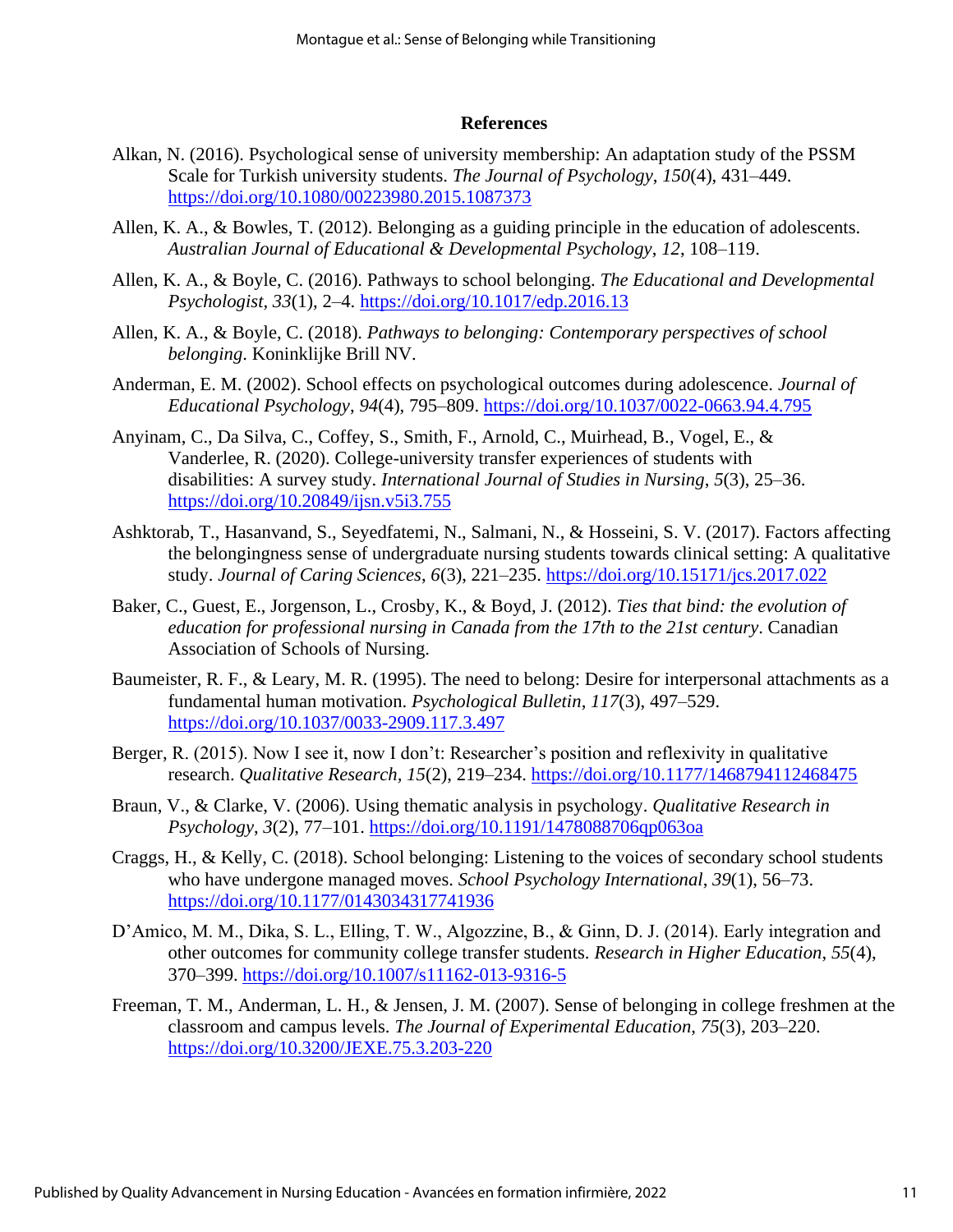- Goodenow, C., & Grady, K. E. (1993). The relationship of school belonging and friends' values to academic motivation among urban adolescent students. *The Journal of Experimental Education*, *62*(1), 60–71. https://doi.org/10.1080/00220973.1993.9943831
- Government of Canada. (2006). *Nursing issues: Education*. Office of Nursing Policy; Health Canada.
- Gowing, A., & Jackson, A. C. (2016). Connecting to school: Exploring student and staff understandings of connectedness to school and the factors associated with this process. *The Educational and Developmental Psychologist*, *33*(1), 54–69. https://doi.org/10.1017/edp.2016.10
- Hagerty, B., Lynch-Sauer, J., Patusky, K., Bouwsema, M., & Collier, P. (1992). Sense of belonging: A vital mental health concept. *Archives of Psychiatric Nursing*, *6*(3), 172–177. https://doi.org/10.1016/0883-9417(92)90028-h
- Hall, K. (2014). Create a sense of belonging: Finding ways to belong can help ease the pain of loneliness. *Psychology Today*, *3*, 24. https://www.psychologytoday.com/ca/blog/piecesmind/201403/create-sense-belonging
- Hart, J. A., & Swenty, C. F. (2016). Understanding transitions to promote student success: A concept analysis: transitions. *Nursing Forum*, *51*(3), 180–185. https://doi.org/10.1111/nuf.12136
- Hausmann, L. R., Ye, F., Schofield, J. W., & Woods, R. L. (2009). Sense of belonging and persistence in White and African American first-year students. *Research in Higher Education*, *50*(7), 649– 669. https://doi.org/10.1007/s11162-009-9137-8
- Hughes, M., Kenmir, A., Innis, J., O'Connell, J., & Henry, K. (2020). Exploring the transitional experience of first-year undergraduate nursing students. *The Journal of Nursing Education*, *59*(5), 263–268. https://doi.org/10.3928/01484834-20200422-05
- Ingram, R., & Gallacher, J. (2013). *Making the transition from college to university: The experiences of HN students.* Greater Glasgow Articulation Partnership. https://www.gcu.ac.uk/media/gcalwebv2/theuniversity/aqd/GGAP%20Final%20Research%20Re port.pdf
- Jacobs, S., Atack, L., Ng, S., Haghiri-Vijeh, R., & Dell'Elce, C. (2015). A peer mentorship program boosts student retention. *Nursing2015*, *45*(9), 19–22. https://doi.org/10.1097/01.NURSE.0000470424.40180.a0
- Kern, A., Montgomery, P., Mossey, S., & Bailey, P. (2013). Undergraduate nursing students' belongingness in clinical learning environments: Constructivist grounded theory. *Journal of Nursing Education and Practice*, *4*(3), 133–142. https://doi.org/10.5430/jnep.v4n3p133
- LoBiondo-Wood, G., Haber, J., Cameron, C., & Singh, M. D. (2017). *Nursing research in Canada: Methods, critical appraisal, and utilization* (4th ed.). Elsevier Canada.
- Maetas, R., Vaquera, G., & Muñoz Zehr, L. (2007). Factors impacting sense of belonging at a Hispanicserving institution. *Journal of Hispanic Higher Education 6*(3), 237–256. https://doi.org/10.1177/1538192707302801
- Martinez, A., Coker, C., McMahon, S. D., Cohen, J., & Thapa, A. (2016). Involvement in extracurricular activities: Identifying differences in perceptions of school climate. *The Educational and Developmental Psychologist*, *33*(1), 70–84. https://doi.org/10.1017/edp.2016.7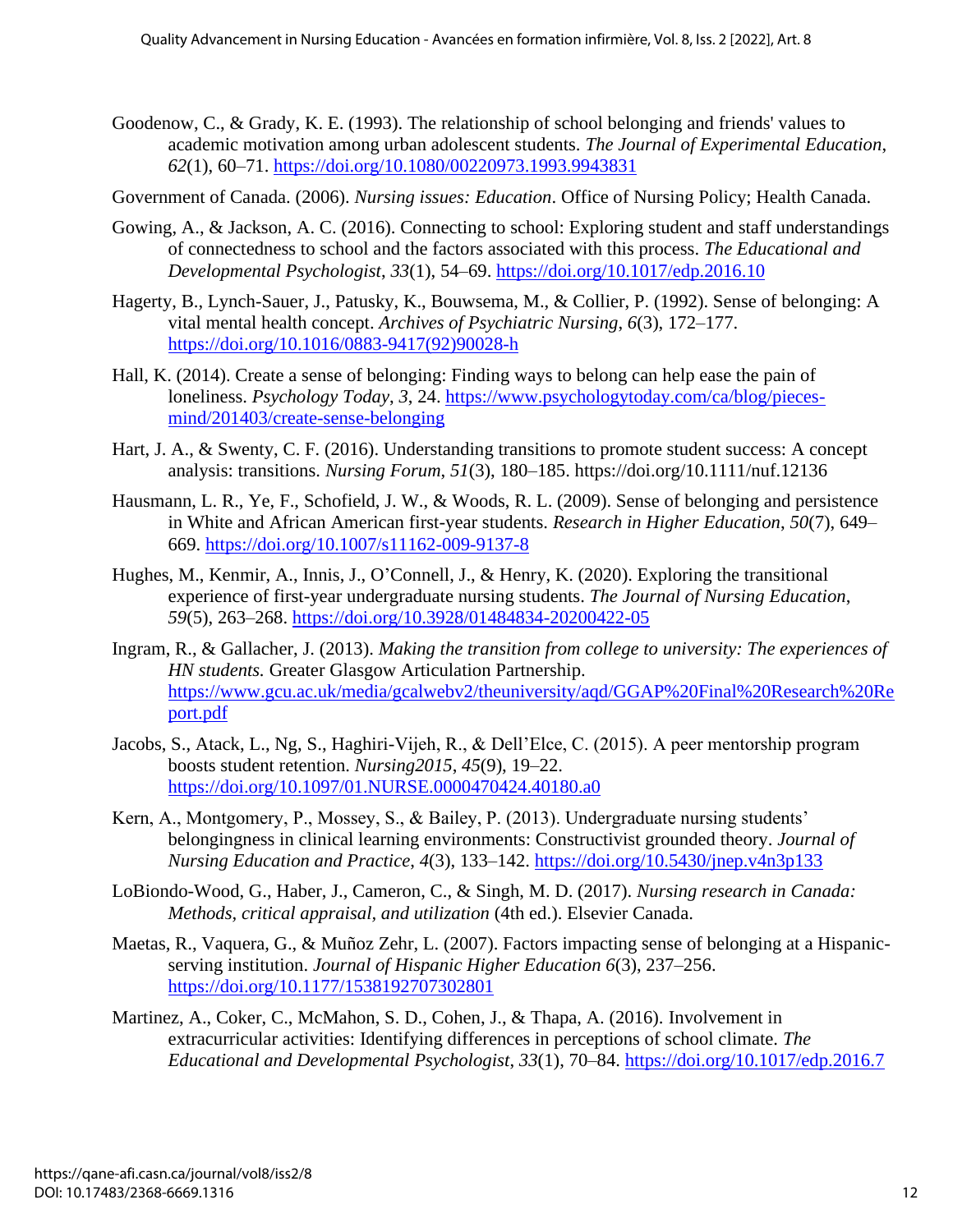- Maslow, A. (1943). A theory of human motivation. *Psychological Review, 50*(4), 370–396. https://doi.org/10.1037/h0054346
- Mays, D., Franke, S., Metzner, F., Boyle, C., Jindalysnape, D., Schneider, L., Zielemanns, H., Pawils, S., & Wichmann, M. (2018). School belonging and successful transition practice. In K.A. Allen & C. Boyle (Eds.), *Pathways to belonging: Contemporary perspectives of school belonging* (pp. 167–187). Koninklijke Brill NV.
- Meleis, A. I. (2010). *Transitions theory: Middle-range and situation-specific theories in nursing research and practice*. Springer.
- Meleis, A. I., Sawyer, L. M., Im, E. O., Hilfinger Messias, D. K., & Schumacher, K. (2000). Experiencing transitions: An emerging middle-range theory. *Advances in Nursing Science*, *23*(1), 12–28. https://doi.org/10.1097/00012272-200009000-00006
- O'Keeffe, P. (2013). A sense of belonging: improving student retention. *College Student Journal*, *47*(4), 605–613.
- Ontario Ministry of Health and Long-Term Care. (1999). *Good nursing, good health: An investment for the 21st century*. https://www.health.gov.on.ca/en/common/ministry/publications/reports/nurserep99/nurse\_rep.as px#appC
- Osterman, K. F. (2000). Students' need for belonging in the school community. *Review of Educational Research*, *70*(3), 323–367. https://doi.org/10.3102/00346543070003323
- Percival, J., DiGiuseppe, M., Goodman, B., LeSage, A., Longo, F., De La Rocha, A., Hinch, R., Samis, J., Sanchez, O., Augusto Rodrigues, A., & Raby, P. (2016). Exploring factors facilitating and hindering college-university Pathway Program completion. *International journal of Educational Management*, *30*(1), 20–42. https://doi.org/10.1108/IJEM-04-2014-0051
- Pokorny, H., Holley, D., & Kane, S. (2017). Commuting, transitions and belonging: The experiences of students living at home in their first year at university. *Higher Education*, *74*(3), 543–558. https://doi.org/10.1007/s10734-016-0063-3
- Pourteimour, S., Jamshidi, H., & Parizad, N. (2021). Clinical belongingness and its relationship with clinical self-efficacy among nursing students: A descriptive correlational study. *Nursing and Midwifery Studies, 10*(1), 47–51. https://doi.org/10.4103/nms.nms\_34\_20
- Raymond, J. M., & Sheppard, K. (2017). Effects of peer mentoring on nursing students' perceived stress, sense of belonging, self-efficacy and loneliness. *Journal of Nursing Education and Practice*, *8*(1), 16. https://doi.org/10.5430/jnep.v8n1p16
- Samura, M. (2016). Remaking selves, repositioning selves, or remaking space: An examination of Asian American college students' processes of "belonging." *Journal of College Student Development*, *57*(2), 135–150. https://doi.org/10.1353/csd.2016.0016
- Slaten, C. D., Ferguson, J. K., Allen, K.-A., Brodrick, D.-V., & Waters, L. (2016). School belonging: A review of the history, current trends, and future directions. *The Educational and Developmental Psychologist*, *33*(1), 1–15. https://doi.org/10.1017/edp.2016.6
- Slaten, C. D., Yough, M. S., Shemwell, D. A., Scalise, D. A., Elison, Z. M., & Hughes, H. A. (2014). Eat, sleep, breathe, study: Understanding what it means to belong at a university from the student perspective. *Excellence in Higher Education*, *5*(1), 1–5. https://doi.org/10.5195/EHE.2014.117